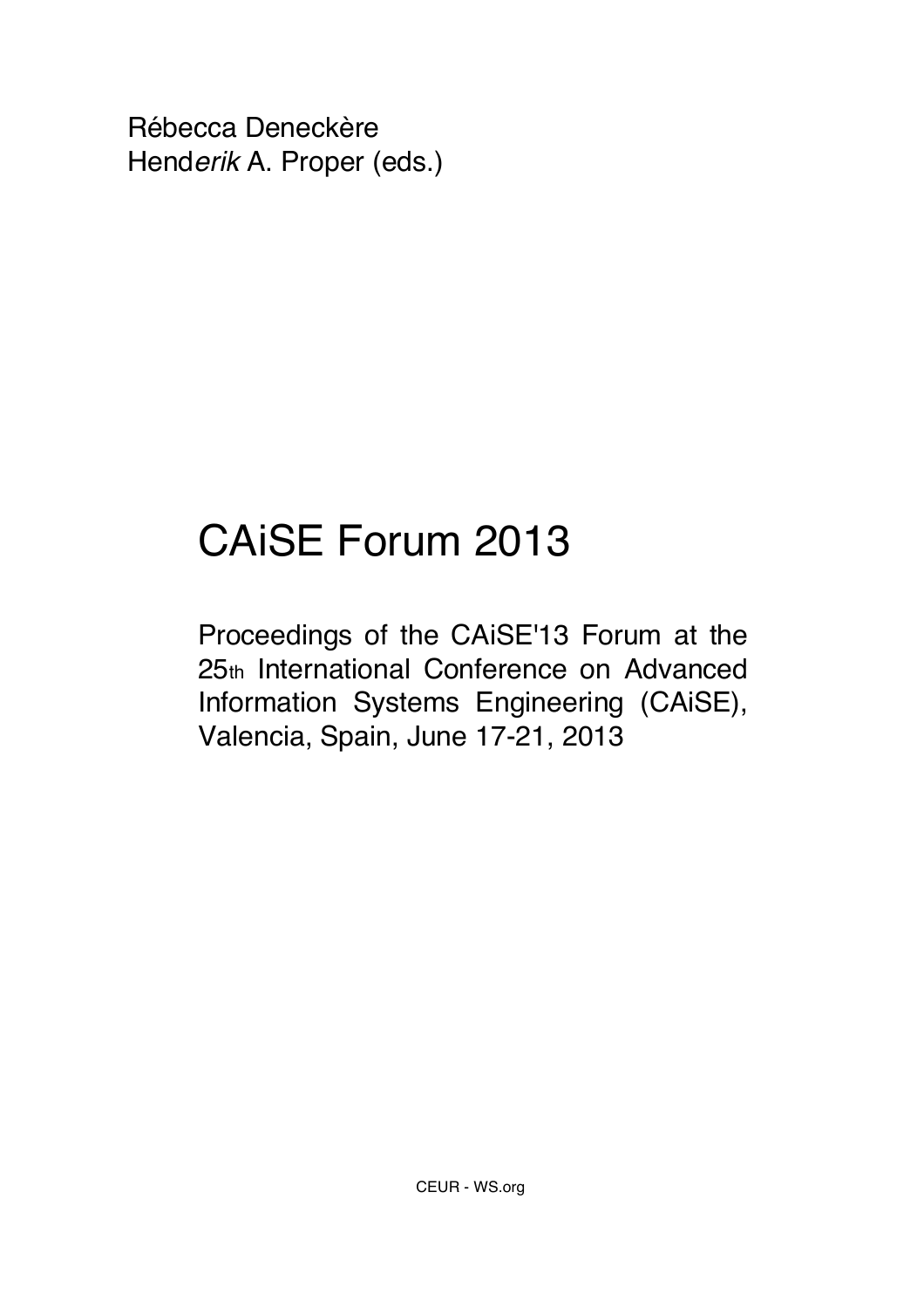## **Preface**

CAiSE 2013 was the 25th in the series of International Conferences on Advanced Information System Engineering. This year, the CAiSE conference wonders about what has changed since the last century, and what does it tell us about future trends in information systems engineering. As a matter of fact, information systems play, more than ever, a strategic role at the very core of organizations. More than ever, emerging innovative platforms, architectures and technologies raise new questions that need to be addressed in a thorough way by science. More than ever, results from within laboratories need to be shared across the academic community and industry to address new educational and business opportunities.

The CAiSE Forum 2013 is a place within the CAiSE conference for presenting and discussing new ideas and tools related to information systems engineering. Intended to serve as an interactive platform, the Forum aims at the presentation of fresh ideas, emerging new topics, controversial positions, as well as demonstration of innovative systems, tools and applications.

Two types of submissions have been invited to the Forum:

(1) Visionary short papers that present innovative research projects, which are still at a relatively early stage and do not necessarily include a full-scale validation.

(2) Demo papers describing innovative tools and prototypes that implement the results of research efforts.

The CAiSE Forum 2013 proceedings represent a collection of 21 excellent short research papers and demos. The selection of Forum papers was very competitive, due to the high standard of the submitted papers. Several innovative papers initially submitted to the CAiSE conference were selected for the CAiSE Forum to stimulate open discussions of high quality on on-going research.

We devote a special thanks to the members of the international program committee for providing excellent reviews of the submitted papers. Their dedicated work was vital for putting together a high-quality working conference.

Rébecca Deneckere and Hend*erik* A. Proper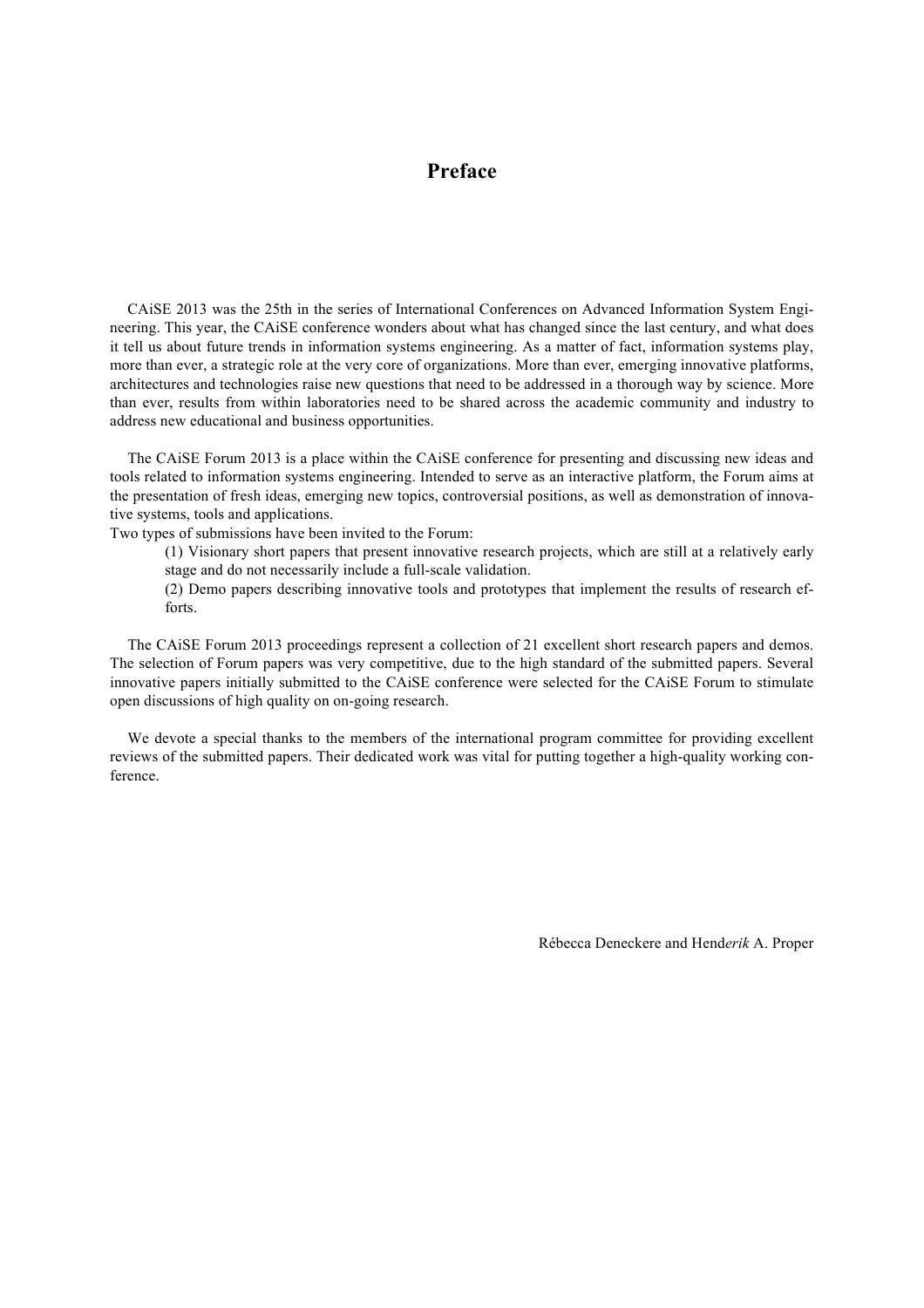## **CAiSE Forum Program Committee**

Joao Araujo, Universidade Nova de Lisboa, Portugal Marko Bajec, University of Ljubljana, Slovenia Luciano Baresi , Politecnico di Milano, Italy Judith Barrios Albornoz, University Las Andes, Mérida, Venezuela Giuseppe Berio , University of South Brittany, France Marija Bjeković, CRP Henri Tudor, Luxemburg Albertas Čaplinskas , Vilnius University, Lithuania Fabiano Dalpiaz, University of Toronto, Canada Joao Falcaoecunha, Porto University, Portugal Christophe Feltus, CRP Henri Tudor, Luxemburg Xavier Franch, Universitat Politècnica de Catalunya, Spain Khaled Gaaloul, CRP Henri Tudor, Luxemburg Janis Grabis, Riga Technical University, Lettonia Wided Guedria, CRP Henri Tudor, Luxemburg Brian Henderson-Sellers , Sydney University of Technology, Australia Charlotte Hug, University of Paris 1 Panthéon-Sorbonne, France Stijn Hoppenbrouwers, HAN University of Applied Sciences, Netherlands Paul Johannesson, Stockholm University, Sweden Haruhiko Kaiya , Shinshu University, Japan Evangelia Kavakli , University of the Aegean, Greece Sybren de Kinderen, CRP Henri Tudor, Luxemburg Manuele Kirsch Pinheiro, University of Paris 1 Panthéon-Sorbonne, France Marite Kirikova , Riga Technical University, Latvia Christian Kop , Alpen-Adria-Universitaet Klagenfurt, Austria Elena Kornyshova, University of Paris 1 Panthéon-Sorbonne, France Naoufel Kraiem, Tunis University, Tunisia John Krogstie, NTNU, Norway Bénédicte Le Grand, University of Paris 1 Panthéon-Sorbonne, France Marion Lepmets, CRP Henri Tudor, Luxemburg Lin Liu, Tsinghua University, China Peri Loucopoulos, Harokopio University of Athens, Greece Raimundas Matulevičius, University of Tartu, Estonia Raul Mazo, University of Paris 1 Panthéon-Sorbonne, France Wolfgang Molnar, CRP Henri Tudor, Luxemburg Haralambos Mouratidis, University of East London, GB Jerzy R. Nawrocki, Poznan University of Technology, Poland Selmin Nurcan, Université Paris 1 Panthéon - Sorbonne, France Andreas L. Opdahl, University of Bergen, Norway Sietse Overbeek, University of Duisburg-Essen, Germany Anne Persson, University of Skoevde, Sweden Michael Petit, University of Namur, Belgium Georgios Plataniotis, CRP Henri Tudor, Luxemburg Geert Poels, Ghent University, Belgium Naveen Prakash, MRCE, Faridabad, India Jolita Ralyté, University of Geneva, Switzerland Sudha Ram, University of Arizona, Tucson, United States Gil Regev, Ecole polytechnique fédérale de Lausanne, Switzerland Iris Reinhartz-Berger, University of Haifa, Israel Dominique Rieu , Grenoble University, France Michael Rosemann, Queensland University of Technology, Australia Antonio Ruiz Cortés, University of Sevilla, Spain Irina Rychkova, University of Paris 1 Panthéon-Sorbonne, France Kurt Sanskuhl, Rostok University, Germany Pnina Soffer, University of Haifa, Israel